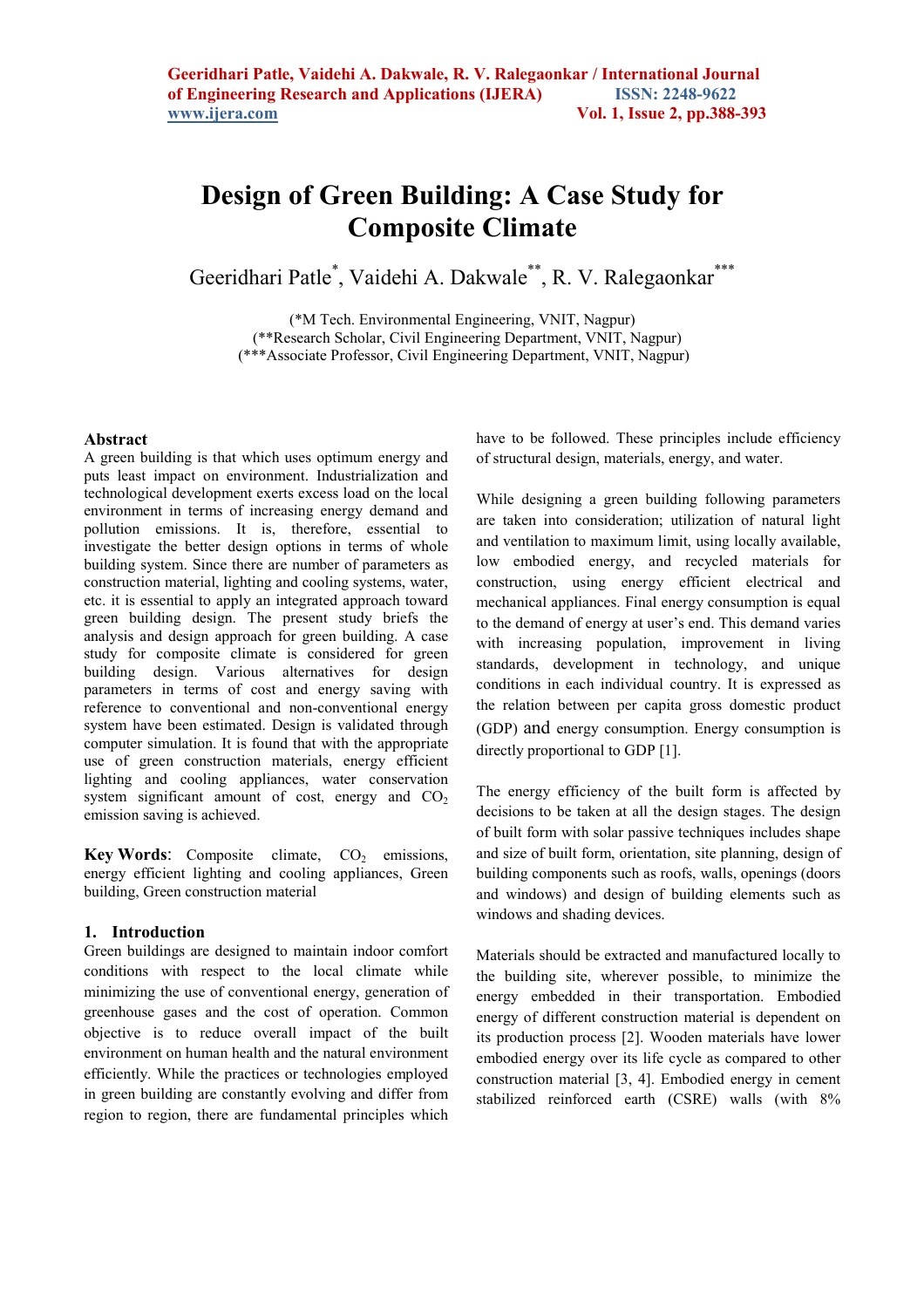## **Geeridhari Patle, Vaidehi A. Dakwale, R. V. Ralegaonkar / International Journal of Engineering Research and Applications (IJERA) ISSN: 2248-9622 www.ijera.com Vol. 1, Issue 2, pp.388-393**

cement) is only about 15–25% of the embodied energy in burnt clay brick masonry [5]. Use of large amount of either natural or artificial Pozzolans makes cement low-CO2 alternative. Embodied energy in conventional buildings can be reduced by approximately 10–15% of total through relatively simple means. Out of which the predominant part of the potential energy salvage is achieved through material recycling [6]. Prefabricated building elements or modular units, which can be joined together to create larger or smaller homes, is another sustainable construction technique [7]. In a study of mathematical model on the dynamic thermal behavior of actual green roofs it was observed that green roof act as insulation reduce heat flux through the roof [8]. Lighting load constitutes about 15% of the total electrical load of a building. During a building's life cycle, operational energy services, including HVAC, lighting, equipment and appliances etc. contribute to approximately 80% of total building energy consumption [9]. In a study on the potential energy saving, life cycle cost analysis and payback period of the lighting system in Malaysia it was found that life cycle cost for T5 fluorescent lamp system reduces upto 40% if 100% installation is done, which is considered to be low cost option compared to the standard and the other alternatives [10]. In the analysis of different cooling systems in New Delhi, India it was concluded that simple evaporative cooling system provides 12.05% saving while the regenerative evaporative cooling system provides 15.69% saving in annual power consumption of the building with indoor temperature maintained at 22◦C and 26◦C [11].

The pressures on water supplies, greater environmental impact associated with new projects as well as deteriorating water quality in reservoirs already constructed, constrain the ability of communities to meet the demand for freshwater from traditional sources. Rainwater harvesting presents an opportunity for augmentation of water supplies allowing for self-reliance and sustainability.

In a study and analysis of rainwater in a dual water supply system to supplement drinking water computer model was generated to quantify the water saving potential of the rainwater collection scheme. Author suggested that using stored rainwater for water closet flushing, 60% of the main water supply is saved [12].

TRNSYS is a transient systems simulation program with a modular structure. It recognizes a system description language in which the user specifies the components that constitute the system and the manner in which they are connected. The TRNSYS library includes many of the components commonly found in thermal and electrical energy systems, as well as component routines to handle input of weather data or other time-dependent forcing functions and output of simulation results. Main applications include solar systems (solar thermal and photovoltaic systems), low energy buildings and HVAC systems, renewable energy systems, cogeneration, fuel cells.

Present paper briefs the design of green building for composite climate zone. Design is verified with the help of simulation model.

# **2. Methodology of study**

Methodology adopted in the study includes;

- Deciding shape, dimensions and orientation of building on the basis of passive solar design approach
- Selection of appropriate green materials for reduction in embodied energy of building
- Selection of energy efficient lighting and cooling methods
- Estimation of rainwater harvesting system
- Estimation and comparison of cost for conventional and green alternatives in building design
- Validation of parameters by simulation for thermal performance

# **3. Case study**

The study area for the design of green building is proposed at VNIT, Nagpur, which lies in composite climatic zone of India where maximum temperature is around 48˚C and minimum temperature is around 25˚C during sunshine hours. Area considered for proposed study is 100  $m^2$  with dimensions 13.50m x 7.50m having long walls in North/South direction whereas short walls in East-West direction so as to reduce heat gain. All walls are 230 mm thick whereas West and South facade walls are provided with the insulator (expanded polystyrene) which helps to prevent heat gain due to thermal mass. Sizes of openings are worked out as 15% of wall area [13]. Windows are placed on longer walls so as to get maximum glare free daylight and cross ventilation. Pitched roof is proposed for the construction as it reduces heat gain due to radiation, in turn reduces cooling load. Fig. 1 shows plan and section of proposed green building model.

Estimation of quantity of construction material is done for 13.50m x 7.50m x 3m size building. Table 1 and Table 2 show the cost estimate for bricks, cement, and electrical appliances. Where as in table 3 and table 4 total carbon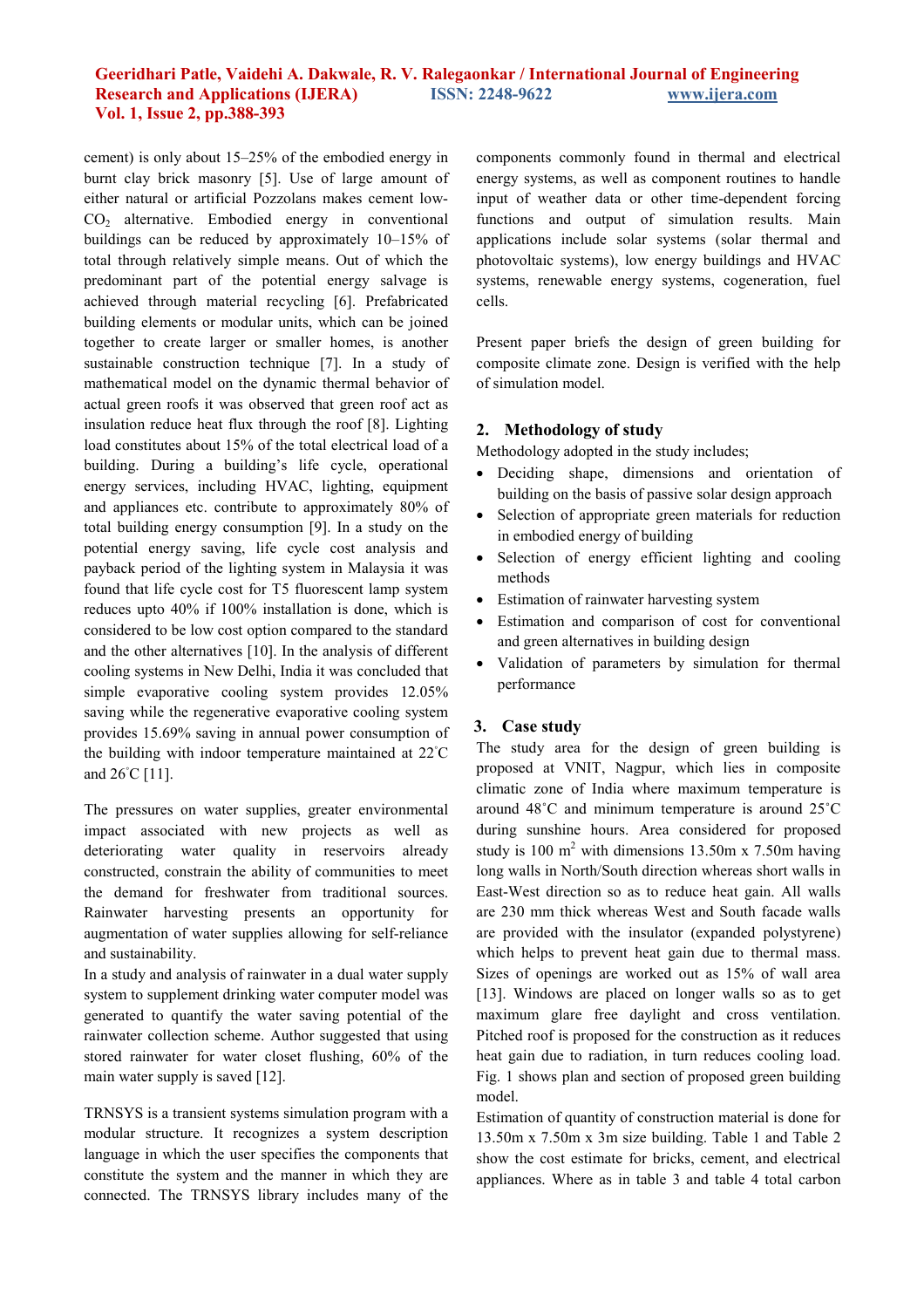### **Geeridhari Patle, Vaidehi A. Dakwale, R. V. Ralegaonkar / International Journal of Engineering Research and Applications (IJERA) ISSN: 2248-9622 www.ijera.com Vol. 1, Issue 2, pp.388-393**

emission from construction material and electrical appliances has been calculated. As quantity of steel remains same in both cases there is no implication on cost but using recycled steel saving in carbon emission is achieved. Quantity of light and cooler is worked out for 22 working days for 8 hours. Annul consumption is calculated and compared.



Fig. 1: Plan and section of proposed green building model

**Table 1-**Comparison of cost for construction materials

| S<br>No        | Item                | Quantity | Unit | Rate<br>(INR) | Cost<br>(INR) | Remark         |
|----------------|---------------------|----------|------|---------------|---------------|----------------|
|                |                     |          |      |               |               |                |
|                | Clay<br>brick       | 13550    | No   | 3.50          | 47425.00      |                |
| $\overline{c}$ | Fly<br>ash<br>brick | 13550    | No   | 3.40          | 46070.00      | 2.86%<br>less  |
| 3              | <b>OPC</b>          | 212      | Bag  | 350.00        | 74200.00      |                |
| 4              | <b>PPC</b>          | 212      | Bag  | 310.00        | 65720.00      | 11.43%<br>less |

 Source: Quantity of construction materials has been worked out and rates are taken from current scheduled rates of PWD-2009.

**Table 2-**Comparison of energy consumption for electrical appliances

| S<br>No        | Item          | Qty.<br>in No. | Installation<br>Cost<br>(INR) | Electricity<br>Cost<br>(INR) | <b>Total Cost</b><br>(NR) | Remark |
|----------------|---------------|----------------|-------------------------------|------------------------------|---------------------------|--------|
| 1              | Tube<br>Light | 81             | 12150.00                      | 50550.00                     | 62700.00                  |        |
|                |               |                |                               |                              |                           |        |
| $\overline{2}$ | <b>CFL</b>    | 95             | 11400.00                      | 25555.00                     | 36955.00                  | 41.06% |
|                | Light         |                |                               |                              |                           | less   |
| 3              | Cooler        | 6              | 49000.00                      | 4702.00                      | 61000.00                  | 64.11% |
|                |               |                |                               |                              |                           | less   |
| 4              | A C           | 6              | 72510.00                      | 97459.00                     | 169969.00                 |        |

Source: Cost of electricity as per Maharashtra State Electric Board (MSEB) tariff 2010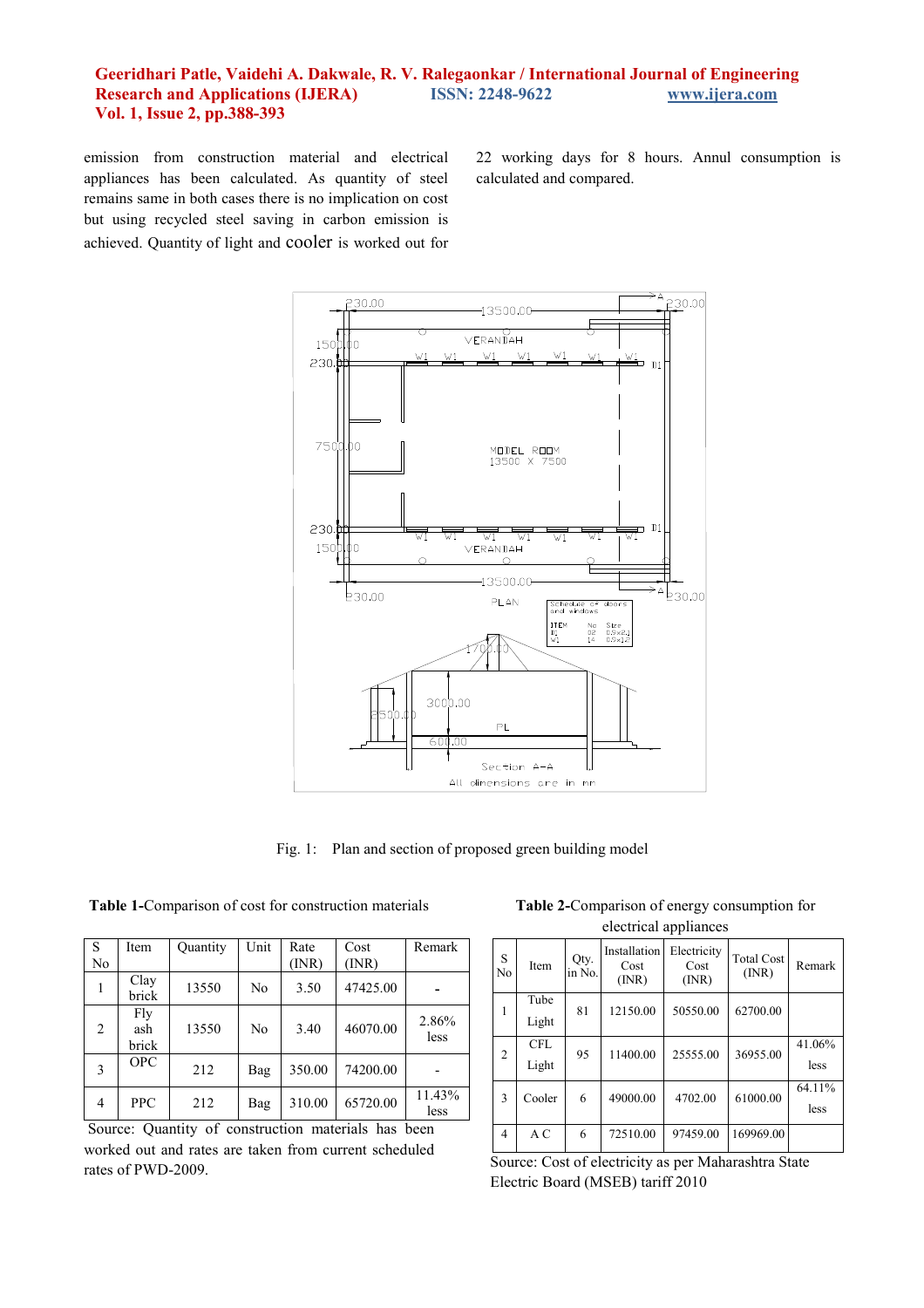| S<br>No | Item              | Quantity | Unit           | Kg<br>$CO2$ /<br>per<br>unit | Total<br>Kg<br>CO <sub>2</sub> | Remark         |
|---------|-------------------|----------|----------------|------------------------------|--------------------------------|----------------|
| 1       | Clay<br>brick     | 13550    | No             | 0.59                         | 7994.5                         |                |
| 2       | Fly ash<br>brick  | 13550    | N <sub>0</sub> | 0.11                         | 1490.5                         | 81.36%<br>less |
| 3       | <b>OPC</b>        | 212      | Bag            | 0.89                         | 9434.0                         |                |
| 4       | <b>PPC</b>        | 212      | Bag            | 0.60                         | 6360.0                         | 32.58%<br>less |
| 5       | Steel             | 1.62     | Tonne          | 1.987                        | 3220.0                         |                |
| 6       | Recycled<br>steel | 1.62     | Tonne          | 0.357                        | 580.0                          | 81.98%<br>less |
| $\sim$  | $\sim$ 1          |          |                | $\mathbf{1}$                 | $\cdot$ 1                      | $\sim$         |

**Table 3-**Comparison of carbon emission for construction materials

Source: Carbon emission data taken from<br>Environmental Protection Agency (EPA) report Environmental Protection Agency emission data for steel is taken from Carbon emission data taken from M/S Kamboj Ispat Pvt. Ltd. Nagpur

**Table 4-**Comparison of carbon emission for electrical appliances

| S No | Item                | Qty. in<br>No. | Total<br>power<br>Kwh | Tonne CO <sub>2</sub> /<br>Kwh | Total<br>CO <sub>2</sub><br>Tonne | Remark         |
|------|---------------------|----------------|-----------------------|--------------------------------|-----------------------------------|----------------|
| 1    | Tube<br>Light       | 81             | 570.24                | 0.0005883                      | 0.34                              |                |
| 2    | <b>CFL</b><br>Light | 95             | 334.48                | 0.0005883                      | 0.20                              | 41.48%<br>less |
| 3    | Cooler              | 6              | 440.00                | 0.0005883                      | 0.26                              | 85.14%<br>less |
| 4    | A C                 | 6              | 2978.00               | 0.0005883                      | 1.75                              |                |

Source: Department of Energy's Energy Information Administration. Electricity sources emit  $1.297$  lbs  $CO<sub>2</sub>$ per kWh  $(0.0005883$  metric tons  $CO<sub>2</sub>$  per Kwh)

#### **3.1 Calculation of Rainwater Harvesting**

For landscaping area of 30  $m<sup>2</sup>$  water requirement is 3 liters  $/m^2$  per day. Yearly water requirement with 30% evaporation losses is computed as 21600.00 liters /annum. Water required for flushing is taken as 10 liters /flush and for occupancy of 40 persons total water required for flushing on week days (excluding holidays) for a period of 10 months is computed as 8800.00 liters/annum. Total water required is 109600 liters /annum. Water tariff is taken as 5.00 Rs/1000 liters as per Nagpur municipal Corporation tariff. Therefore cost of water required for landscaping and flushing is Rs 548.00/ annum. To cater this need it is propose to have

roof top harvesting provision. For the area of 100  $m<sup>2</sup>$ roof top water collected annually is 36150.00 liters/annum. Therefore stored rain water is proposed to be used in flushing and landscaping thus saving water resource which clearly saves water cost for landscaping and flushing.

# **3.2 Simulation with TRNSYS**

To verify thermal performance of designed green building proposed model has been simulated with TRNSYS. Fig. 2 shows simulation model for building and Fig. 3 shows variation in temperature for designed building throughout the year.



Fig. 2- Developed Model for the Building in TRNSYS simulation



Fig. 3- Thermal performance of designed building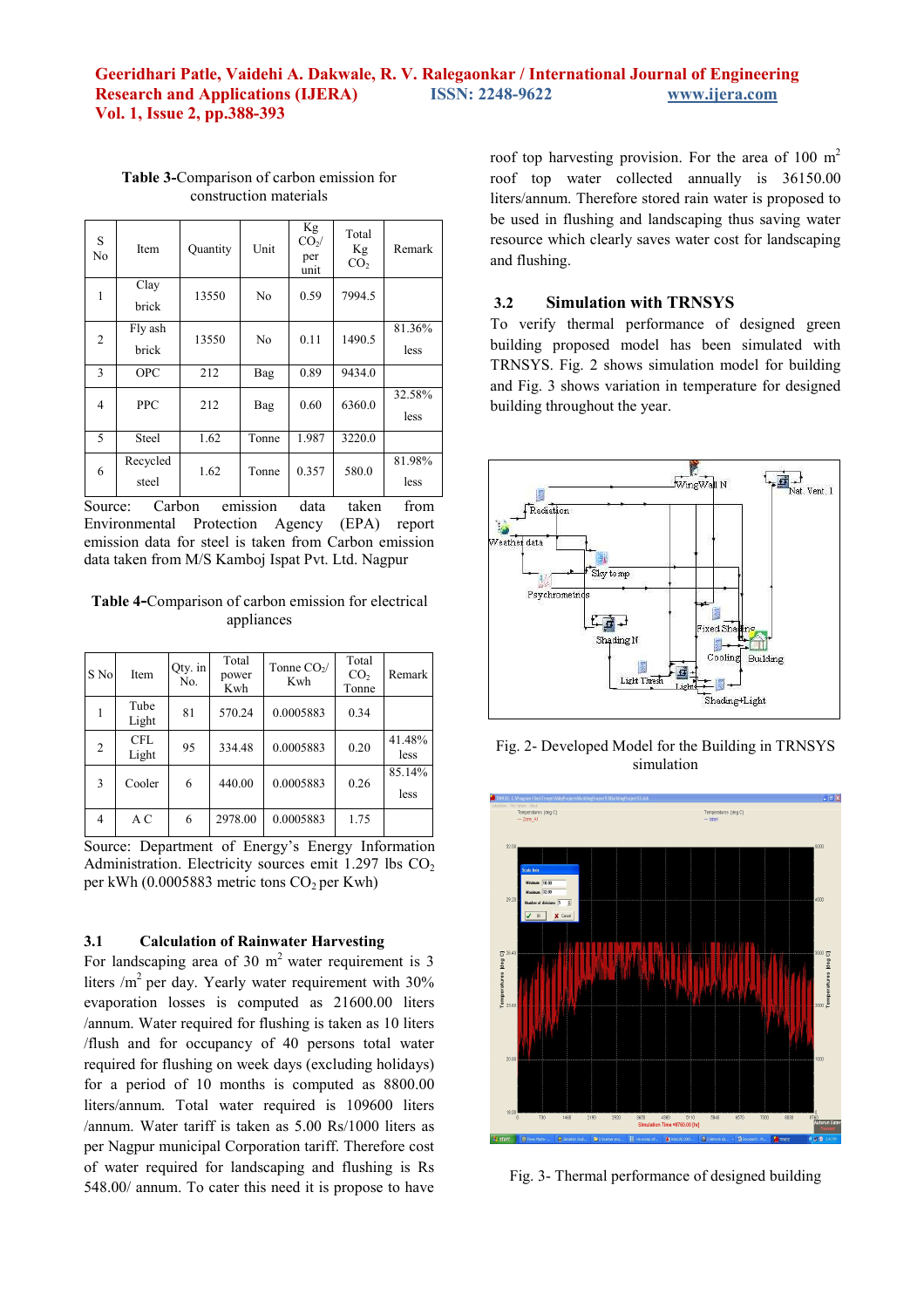## **4. Results and Discussion**

Comparative calculations for case study of fly ash bricks with clay bricks show that the cost for fly ash brick is 2.86% less as compared to later. Pozzolana Portland cement (PPC) gives 11.43% less cost than Ordinary Portland cement (OPC). As fly ash bricks and PPC contains appreciable amount of fly ash it is an alternative solution to solid waste management problem as well as helps in cost reduction of the construction.

It has also been calculated that carbon emissions from fly ash bricks is 81.36 % less as compared to clay bricks and PPC has 32.58% lesser carbon emissions as compared to OPC for the designed green building at VNIT campus*.*

Application of recycled steel is recommended which reduces significant carbon emissions as compared to fresh steel. It has been estimated that carbon emission from recycled steel is 81.98 % less as compared to fresh steel for the estimated quantity desired for the designed case study.

By using passive solar building design approach as well as design guidelines laid in SP: 41-1987 maximum use of natural daylight as well as appropriate ventilation rate has been achieved in the proposed green building. This has resulted in reduction in number and size of lighting fixtures. Replacing fluorescent tube lights with CFL resulted in the saving of 41.06% cost of installation as well as operation for a year, in turn savings in carbon emission has been estimated as 41.18%. Wherein, for peak summer season use of evaporating coolers is recommended as compared to air conditioner that resulted in 64.11% cost saving as well as 85.14% savings in carbon emissions.

The natural resource of water i.e. rainwater harvesting is proposed for the case study that resulted in 36150.00 liter of annual water collection for storage as well as usage for desired end use.

The designed green building is simulated in TRNSYS Simulation Environment to analyze the thermal variations in the designed built environment which resulted in the range of 20-26◦C that is in thermal comfort zone.

## **5. Conclusion**

Based on the design of green building and analysis of different construction material following important conclusions are drawn from the present work:

- Analysis shows that planning, design, and building materials have great impact on energy efficiency of building.
- With the appropriate use of green construction materials like fly ash brick, Pozzolana Portland cement and recycled steel the significant amount of  $\cot$  and  $CO<sub>2</sub>$  emission saving is achieved.
- The operational cost reduction as well as  $CO<sub>2</sub>$ emission reduction for electro-mechanical appliances is achieved using low energy consuming appliances like CFL Lights, Evaporating coolers for lighting as well as cooling requirements respectively.
- Conserving rainwater and reusing it reduces excess pressure on Ground Water and is recommended for the designed green building.
- TRNSYS simulation software found useful in developing real-life built environment model along with the technical details of all the construction materials, building functional details and cooling requirements. The developed model when analyzed over a period of a year the thermal comfort has been observed well within the comfort zone.

#### **Acknowledgement:**

Authors are grateful to Department of Science and Technology, New Delhi, India for financial support and encouragement for the research project.

#### **Reference:**

- [1] Kadoshin S., Takashi Nishivama and Toshihide Ito, "The trend in current and near future Energy consumption from the statistical", Journal of Applied Energy, vol. 67, 2000, pp 407-417.
- [2] B.V. V. Reddy and K.S. Jagadish, "Embodied energy of common and alternative building materials and technologies", Journal of Energy and Buildings, vol. 35, 2003, pp 129–137.
- [3] Jacob N. Hacker, Tom P. De Saulles, Andrew J. Minson and Michael J. Holmes, "Embodied and operational carbon dioxide emissions from housing: a case study on the effects of thermal mass and climate change", Journal of Energy and Building, vol. 40, 2008, pp 375-384.